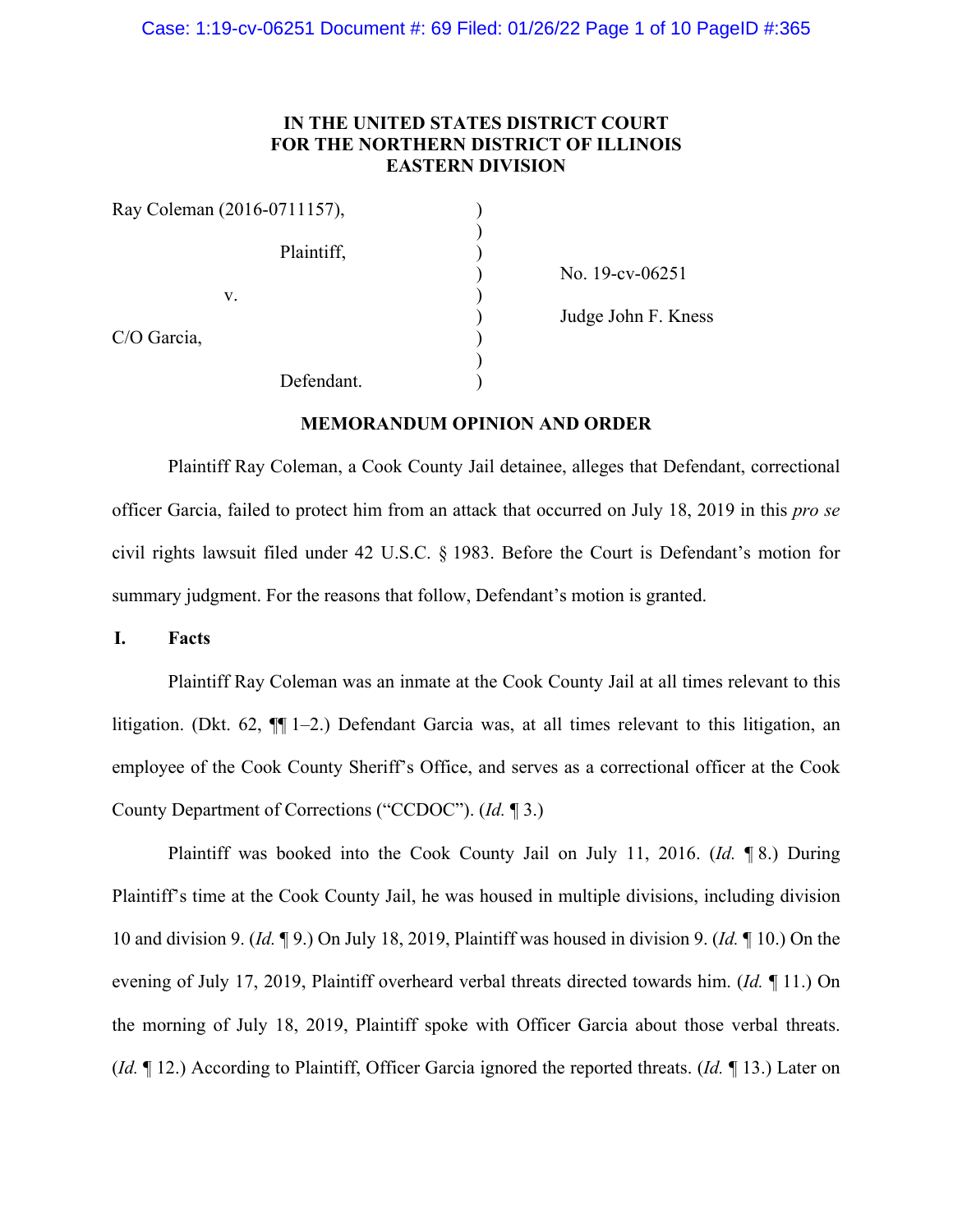#### Case: 1:19-cv-06251 Document #: 69 Filed: 01/26/22 Page 2 of 10 PageID #:366

July 18, 2019, Plaintiff was approached by four other inmates and stabbed. (*Id.* ¶ 14.)

On July 24, 2019, Plaintiff submitted his only grievance regarding the July 18, 2019 incident. (*Id.* ¶ 15.) Plaintiff's grievance, control number 201907635, states that "officers did not respond to an attack on me of and by 4 inmates. . . ." (*Id.* ¶ 16.) Plaintiff's grievance does not mention any officers by name, including Officer Garcia. (*Id.* ¶ 17.) On July 24, 20219, the grievance was collected. (*Id.* ¶ 18.) Plaintiff received a reply to his grievance. (*Id.* ¶ 19.) On July 24, 2019, Plaintiff appealed his grievance, stating "they did not follow up on my wounds." (*Id.* ¶ 20.) On November 24, 2020, Plaintiff responded to Defendant's First Set of Interrogatories and stated that he told Officer Garcia of the alleged threats to his life before the incident. (*Id.* ¶ 21.)

When Plaintiff entered the CCDOC, he received the CCDOC Inmate Information Handbook, which provided an explanation of the grievance process available to him. (*Id.* ¶ 22.) Plaintiff signed the CCDOC Inmate Handbook Acknowledgment Form after reading it. (*Id.* ¶ 23.) Plaintiff also received the inmate rules and regulations. (*Id.* ¶ 24.)

Inmate Services is the Department responsible for processing, tracking, organizing, and retaining records of inmate grievance documents submitted by inmates incarcerated at CCDOC. (*Id.* ¶ 25.) Under the CCDOC Inmate Grievance Procedure, inmates may submit grievances to seek review of complaints or issues they may have regarding abuse, injuries, threats, or harassments. (*Id.* ¶ 26.) The Inmate Grievance Forms are available on each living unit or through Correctional Rehabilitation Workers assigned to the tiers or units. (*Id.* ¶ 27.) An inmate may request a grievance form from any sworn member or any Inmate Services staff member. If a form is not available, an inmate may use blank paper or any other type of paper to file a grievance. (*Id.* ¶ 28.) To exhaust administrative remedies, the CCDOC Inmate Grievance Procedures require that inmates fill out and submit an Inmate Grievance Form within fifteen days of the alleged offense, and, if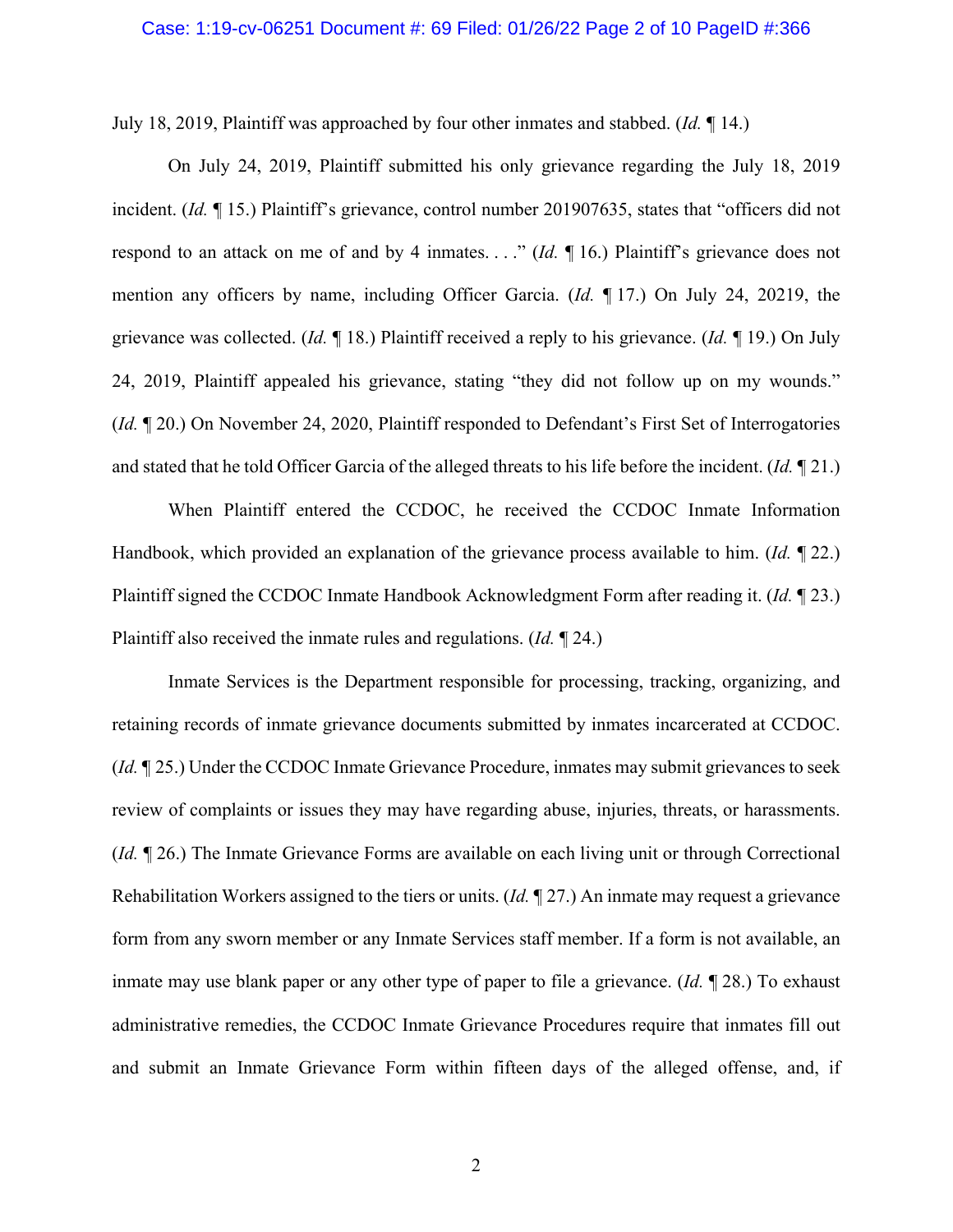# Case: 1:19-cv-06251 Document #: 69 Filed: 01/26/22 Page 3 of 10 PageID #:367

dissatisfied, to appeal the grievance response within fifteen days from receipt of the grievance response. (*Id.* ¶ 29.)

That appeal is required to exhaust an inmate's administrative remedies. (*Id.* ¶ 30.) The inmate is instructed to hand the completed grievance form directly to the CRW, a Correctional Supervisor making his daily rounds. (*Id.* ¶ 31.) Upon receipt of an inmate grievance form, the CRW, Inmate Services Supervisor, or Correctional Supervisor signs and dates the form and immediately provides the inmate with a copy of the submitted grievance. (*Id.* ¶ 32.) It is the responsibility of the inmate to retain a copy of any submitted grievance for his records. (*Id.* ¶ 33.) It is the responsibility of a CRW to collect and log inmate grievances in the Inmate Grievance database on a daily basis. (*Id.* ¶ 34.) If no exception applies to the grievance, the CCDOC or other responding party has fifteen business days to provide a response or remedy. (*Id.* ¶ 35.) The Inmate Services Department retains copies of the completed and processed grievance forms, including responses, in a database. (*Id.* ¶ 36.) Each grievance has an individual and unique grievance control number automatically issued or generated by the Inmate Grievance database. (*Id.* ¶ 37.) Inmates Services can search this database by each inmate's name or booking number. (*Id.* ¶ 38.)

#### **II. Legal Standard**

Rule 56(a) of the Federal Rules of Civil Procedure instructs the Court to "grant summary judgment if the movant shows that there is no genuine dispute as to any material fact and the movant is entitled to judgment as a matter of law." Fed. R. Civ. P. 56(a); *Celotex Corp v. Catrett*, 477 U.S. 317, 322 (1986). A genuine issue of material fact is not demonstrated by the mere existence of "some alleged factual dispute between the parties," *Anderson v. Liberty Lobby, Inc.*, 477 U.S. 242, 247 (1986), or by "some metaphysical doubt as to the material facts." *Matsushita Elec. Indus. Co., Ltd. v. Zenith Radio Corp.*, 475 U.S. 574, 586 (1986). Rather, a genuine issue of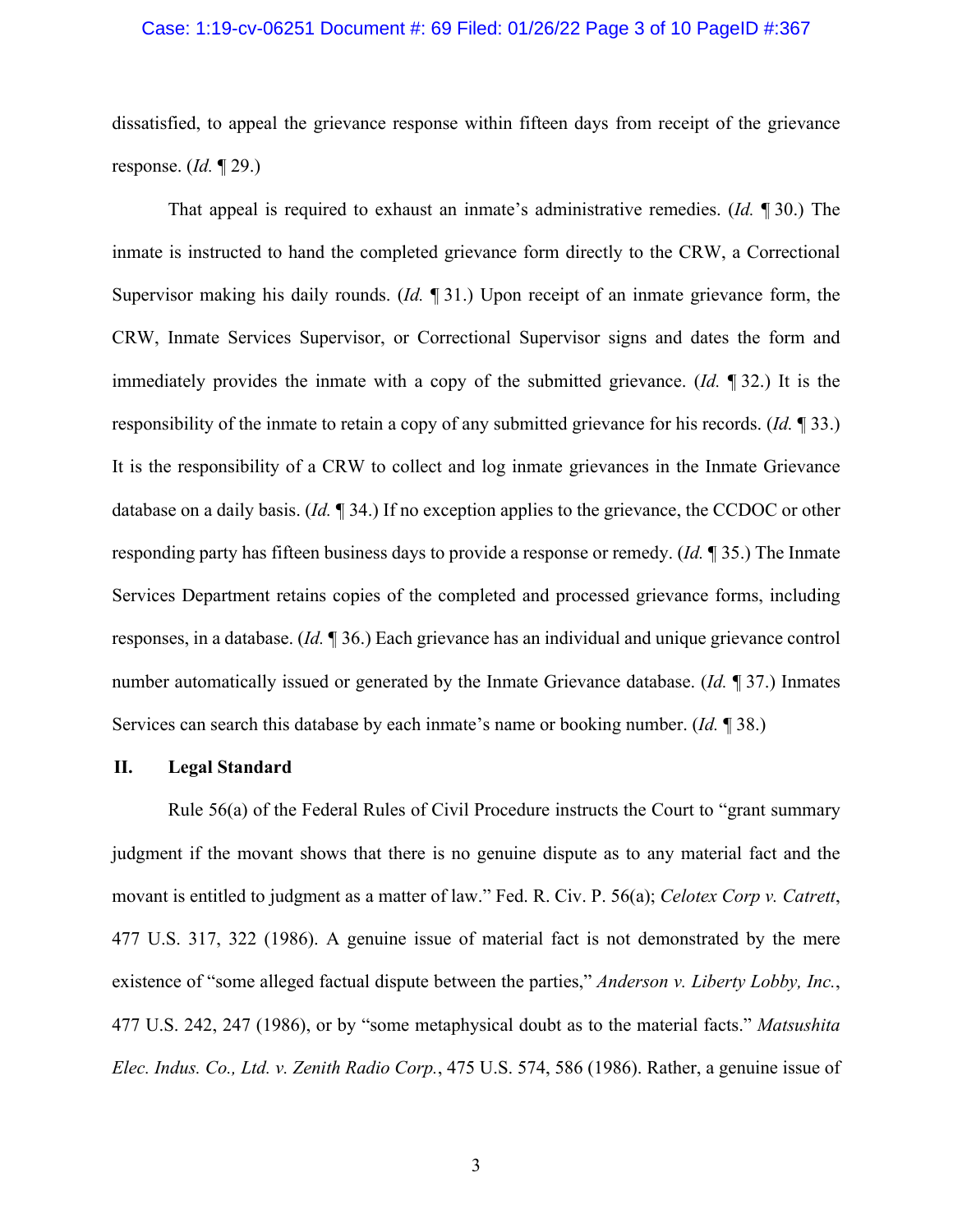# Case: 1:19-cv-06251 Document #: 69 Filed: 01/26/22 Page 4 of 10 PageID #:368

material facts exists when "the evidence is such that a reasonable jury could return a verdict for the nonmoving party." *Estate of Simpson v. Gorbett*, 863 F.3d 740, 745 (7th Cir. 2017) (quoting *Anderson*, 477 U.S. at 248). A fact is material if it might affect the outcome of the suit. *First Ind. Bank v. Baker*, 957 F.2d 506, 508 (7th Cir. 1992).

The moving party bears the initial burden of demonstrating the lack of any genuine issue of material fact. *Celotex*, 477 U.S. at 323. Once the party moving for summary judgment demonstrates the absence of a disputed issue of material fact, "the burden shifts to the non-moving party to provide evidence of specific facts creating a genuine dispute." *Carrol v. Lynch*, 698 F.3d 561, 564 (7th Cir. 2012). The nonmovant must go beyond the pleadings and "set forth specific facts showing that there is a genuine issue for trial." *Hannemann v. Southern Door Cnty. Sch. Dist.*, 673 F.3d 746, 751 (7th Cir. 2012). Thus, "summary judgment must be entered 'against a party who fails to make a showing sufficient to establish the existence of an element essential to that party's case, and on which that party will bear the burden of proof at trial.' " *Cooper v. Lane*, 969 F.2d 368, 371 (7th Cir. 1992) (quoting *Celotex*, 477 U.S. at 322); *Gabb v. Wexford Health Sources, Inc.*, 945 F.3d 1027, 1032 (7th Cir. 2019).

When deciding a motion for summary judgment, the Court must view the facts in the light most favorable to, and draw all reasonable inferences in favor of, the nonmoving party. *Apex Digital, Inc. v. Sears, Roebuck & Co.*, 735 F.3d 962, 965 (7th Cir. 2013) (citation omitted).

#### **III. Northern District of Illinois Local Rule 56.1**

Local Rule 56.1 governs the procedures for filing and responding to motions for summary judgment in this District. That rule is intended "to aid the district court, 'which does not have the advantage of the parties' familiarity with the record and often cannot afford to spend the time combing the record to locate the relevant information,' in determining whether a trial is necessary."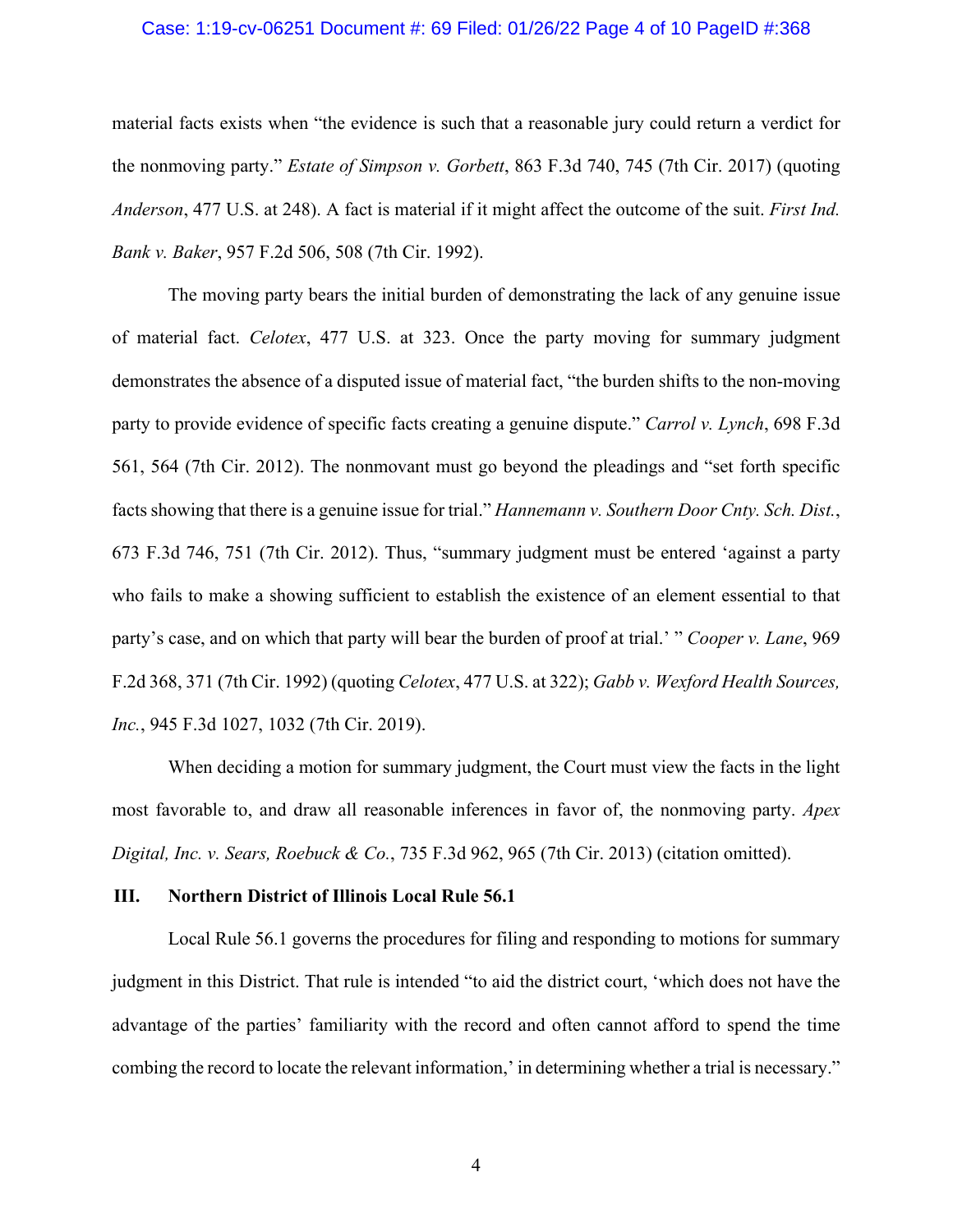*Delapaz v. Richardson*, 634 F.3d 895, 899 (7th Cir. 2011) (quoting *Waldridge v. American Hoechst Corp.*, 24 F.3d 918, 924 (7th Cir. 1994)). Local Rule 56.1(a) requires the moving party to provide a statement of material facts that complies with Local Rule 56.1(d). LR 56.1(a). Local Rule 56.1(d) requires that "[e]ach asserted fact must be supported by citation to the specific evidentiary material, including the specific page number, that supports it. The court may disregard any asserted fact that is not supported with such a citation." LR  $56.1(d)(2)$ .

The opposing party must then respond to the movant's proposed statements of fact. *Schrott v. Bristol-Myers Squibb Co.*, 403 F.3d 940, 944 (7th Cir. 2005); LR 56.1(e). In the case of any disagreement, "a party must cite specific evidentiary material that controverts the fact and must concisely explain how the cited material controverts the asserted fact. Asserted facts may be deemed admitted if not controverted with specific citations to evidentiary material." LR  $56.1(e)(3)$ . "[M]ere disagreement with the movant's asserted facts is inadequate if made without reference to specific supporting material." *Smith v. Lamz,* 321 F.3d 680, 683 (7th Cir. 2003). The party opposing summary judgment may also submit "a statement of additional material facts that complies with LR 56.1(d)." LR 56.1(b)(3). Material facts set forth in the statement required of the moving party will be deemed to be admitted unless controverted by the statement of the opposing party. *Smith*, 321 F.3d at 683. A plaintiff's *pro se* status does not excuse the plaintiff from complying with Local Rule 56.1. *See Cady v. Sheahan*, 467 F.3d 1057, 1061 (7th Cir. 2006).

In this case, Defendant Garcia filed a Rule 56.1 statement of material facts with his motion for summary judgment. (Dkt. 62.) Consistent with the local rules, Defendant also provided Plaintiff with a Local Rule 56.2 Notice, which explains what Local Rule 56.1 requires of a litigant opposing summary judgment. (Dkt. 63.)

In response, Plaintiff submitted a short "affidavit" (Dkt. 66), which generally opposes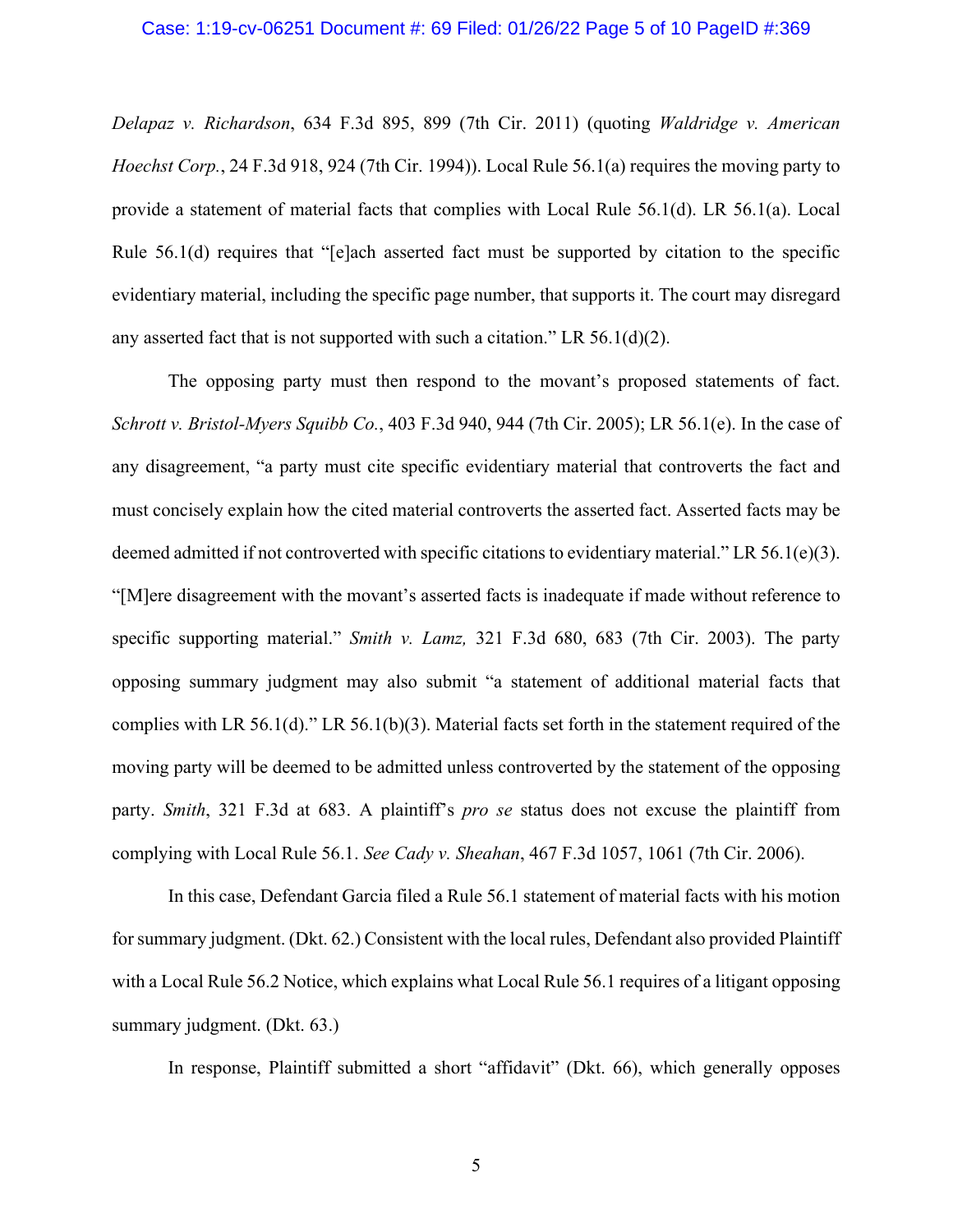# Case: 1:19-cv-06251 Document #: 69 Filed: 01/26/22 Page 6 of 10 PageID #:370

summary judgment and asserts that the exhaustion "process" is complete because Plaintiff appealed his grievance. Plaintiff attaches to his affidavit a copy of his appeal.<sup>1</sup> (*Id.* at 3.) Plaintiff's *pro se* status will not excuse any noncompliance with the rules for responding to a summary judgment motion. *See McNeil v. United States*, 408 U.S. 106, 113 (1993) ("[W]e have never suggested that procedural rules in ordinary civil litigation should be interpreted so as to excuse mistakes by those who proceed without counsel."). The Court accordingly accepts Defendant's version of the facts to the extent that it is properly supported by the evidence, *Keeton v. Morningstar, Inc*., 667 F.3d 877, 880 (7th Cir. 2012), but sets forth the facts as favorably to Plaintiff as the record and Local Rule 56.1 permit.

#### **IV. Discussion**

Given the facts described above, Defendant moves for summary judgment and argues that Plaintiff did not properly exhaust his administrative remedies. Defendant contends that "Plaintiff did not write a grievance about Officer Garcia's conduct. Instead, Plaintiff's grievance discusses how he was attacked by four other detainees on July 18, 2019, and how unnamed officers did not respond to protect him *after* the attack began." (Dkt. 61 at 5.) Defendant avers that "Plaintiff's grievance is not about the same purported conduct of Officer Garcia *prior* to the attack that he subsequently sought redress through the court system in this lawsuit, and therefore, his case should be dismissed." (*Id.*)

Exhaustion of administrative remedies is required under the Prison Litigation Reform Act for all detainee suits seeking redress for issues arising during incarceration,. *See Porter v. Nussle*, 534 U.S. 516, 532 (2002). Under 42 U.S.C. § 1997e(a), the court is directed to dismiss a suit brought with respect to jail conditions if the court determines that a plaintiff has failed to exhaust

<sup>&</sup>lt;sup>1</sup> Plaintiff's July 24, 2019 grievance (control no. 201907635), with the appeal attachments, was included as Defendant's Exhibit D to the summary judgment motion. (*See* Dkt. 62-4.)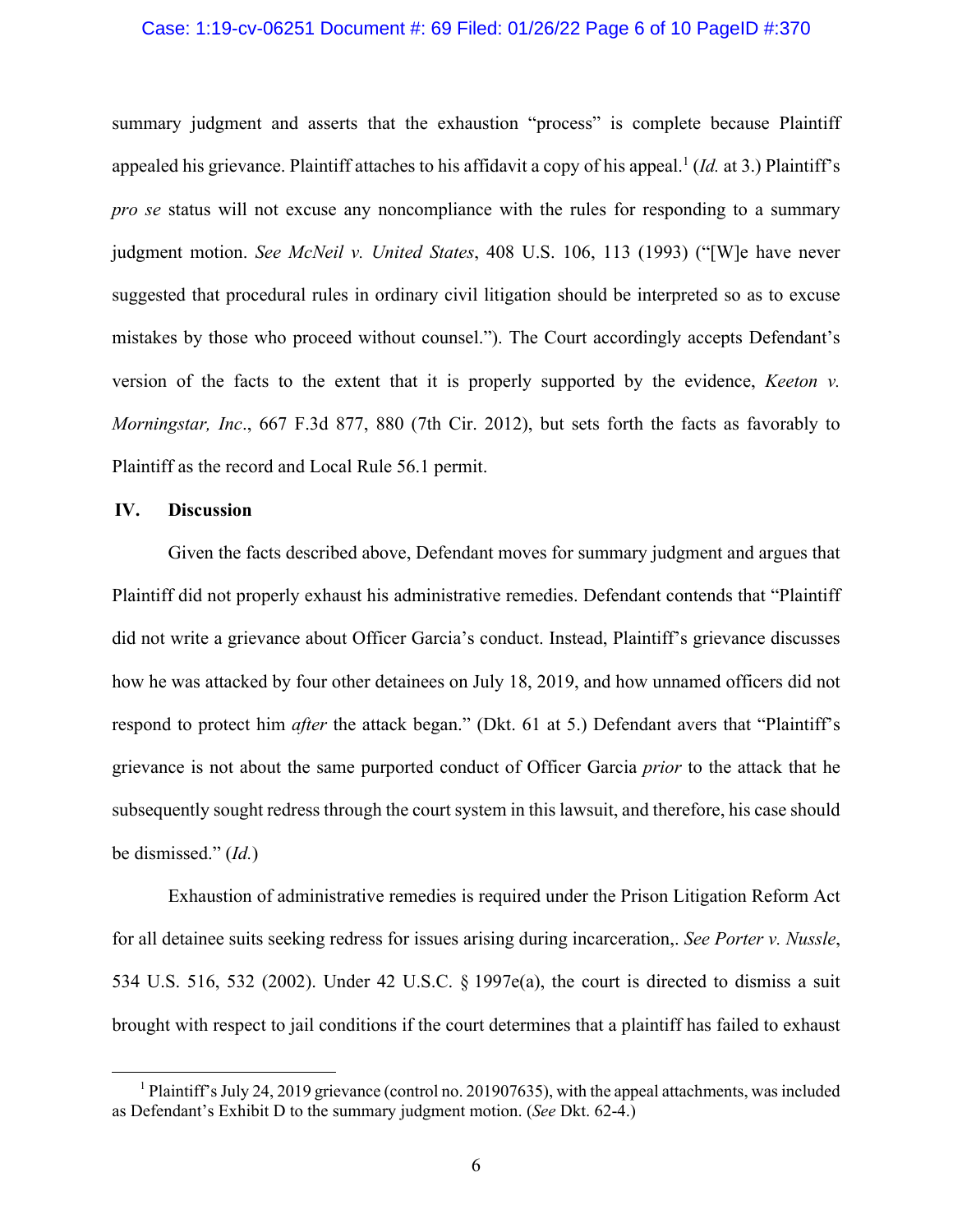# Case: 1:19-cv-06251 Document #: 69 Filed: 01/26/22 Page 7 of 10 PageID #:371

available administrative remedies. *See Perez v. Wisconsin Dep't of Corrections*, 182 F.3d 532, 534–35 (7th Cir. 1999).

A detainee must take all the steps required by the institution's grievance system to exhaust his administrative remedies. *Ford v. Johnson*, 362 F.3d 395, 397 (7th Cir. 2004); *Pozo v. McCaughtry*, 286 F.3d 1022, 1023–24 (7th Cir. 2002). To exhaust remedies under § 1997e(a), a detainee or prisoner "must file complaints and appeals in the place, and at the time, the prison's administrative rules require." *Pozo*, 286 F.3d at 1025. In addition to the timing and procedural requirements, a grievance must also contain sufficient facts to "alert[ ] the prison to the nature of the wrong for which redress is sought." *Strong v. David*, 297 F.3d 646, 650 (7th Cir. 2002). The purpose behind the exhaustion requirement is to give corrections officials the opportunity to address complaints internally before facing a federal suit. *See Porter*, 534 U.S. at 524–25. Failure to exhaust administrative remedies is an affirmative defense. *Jones v. Bock*, 549 U.S. 199, 216 (2007). The burden therefore is on the defendant to prove that the prisoner failed to exhaust. *Maddox*, 655 F.3d at 720.

Plaintiff submitted one grievance (control number 201907635) in connection with the July 18, 2019, attack. (Dkt. 62 ¶ 15.) The narrative portion of the grievance states, in its entirety, as follows:

This is a grievance incident of failure to protect under the color of state law, furthermore, where officers did not respond to an attack on me of and by 4 inmates when an incident took place prior; I was not involved; however I was viciously attacked and stabbed several time where I was on 911 Ambulance emergency call to Stroger Hospital for stab-wounds, rushed to emergency room[.]

(Dkt. 62-4 at 1.) The grievance does not identify Officer Garcia. Nor does the grievance complain about any wrongful conduct on the part of Officer Garcia or any other officer before the attack.

7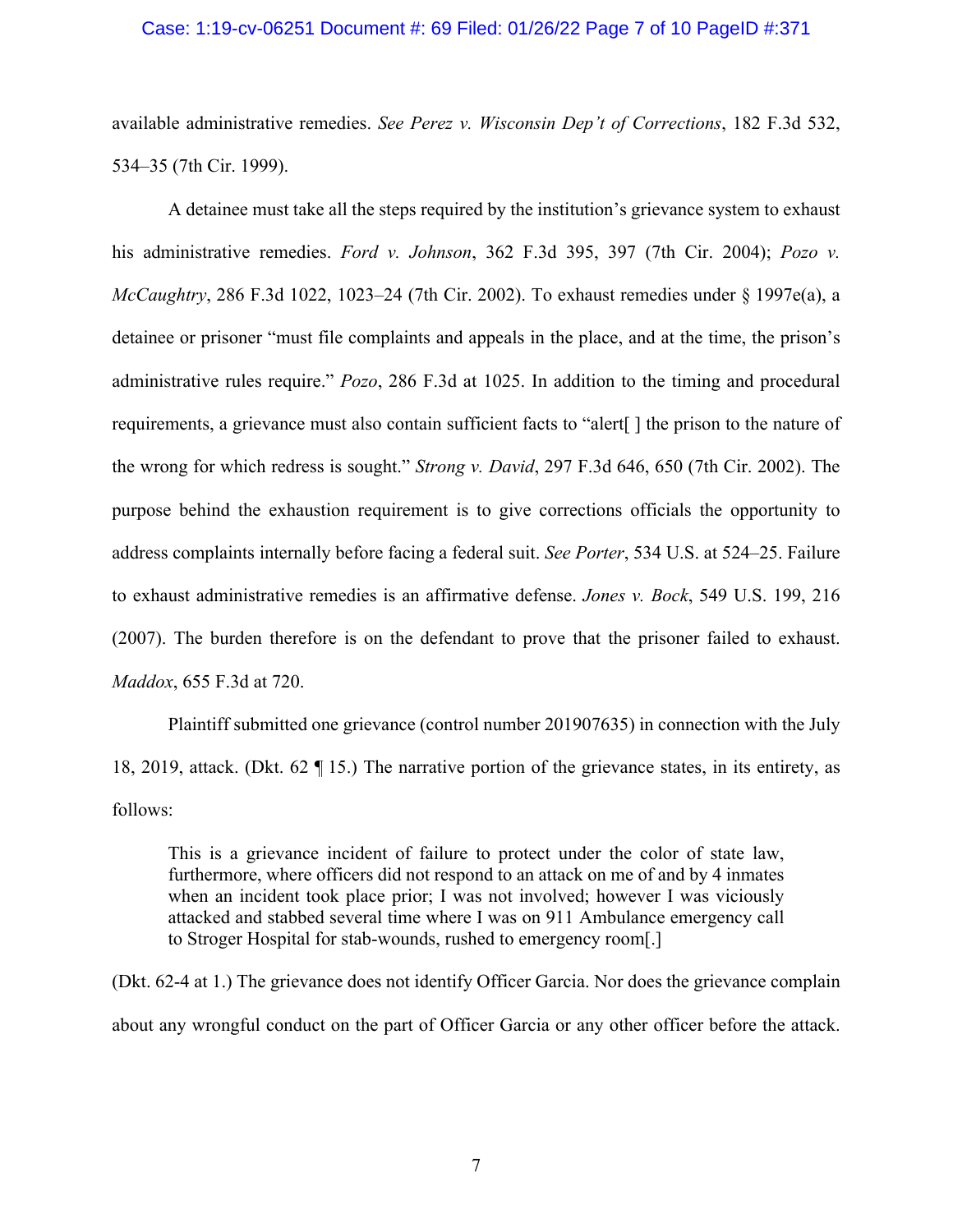# Case: 1:19-cv-06251 Document #: 69 Filed: 01/26/22 Page 8 of 10 PageID #:372

Rather, the grievance complains about the conduct of "officers" during or after the attack began.<sup>2</sup> Plaintiff's failure to protect claim in the instant case, however, is based on Defendant Garcia's conduct prior to the attack on July 18, 2021.<sup>3</sup> The grievance did not identify Defendant Garcia or the particular complained-of conduct at issue here. The specific contention in the complaint, that Officer Garcia failed to protect Plaintiff when he ignored Plaintiff's safety concerns on the morning of July 18, 2019 *before* the attack, is easily distinguished from the grievance. As such, Plaintiff's grievance did not exhaust his administrative remedies as to the claim at issue in this lawsuit. *See Bowers v. Dart*, 1 F.4th 513, 517–18 (7th Cir. 2021) (the "disconnect between the grievance" concerning failure respond to pleas for help *prior* to assault by another inmate and the "complaint," contending that guards ignored him *during* the attack, showed a failure to exhaust); *Sylvester v. Chandler*, 2010 WL 3420385, at \*5 (N.D. Ill. Aug. 27, 2010) (even if portions of grievance were timely, plaintiff failed to exhaust his administrative remedies because substance of the grievance was not sufficient to alert defendants to any of the misconduct); *see also Roberts v. Neal*, 745 F.3d 232, 234 (7th Cir. 2014) (grievance that did not name defendant or provide information that "should have identified him to the grievance officer" was fatally defective).

Further, as Defendant points out in his motion for summary judgment (Dkt. 61 at 8), the subject of Plaintiff's appeal is limited to Plaintiff's injuries and medical care. (Dkt. 62-4 at 3.) The basis for the appeal is identified entirely as: "they did not follow up on my wounds." (*Id.*) The

<sup>2</sup> The jail's summary of Plaintiff's grievance focuses on the conduct of officers *during* the attack. (*See*  Dkt. 62-4 at 11) ("Detainee Coleman alleges that staff failed to protect him when officers did not respond to an attack on him").

<sup>&</sup>lt;sup>3</sup> In the operative amended complaint (Dkt. 10), Plaintiff specifically alleged that on the morning of July 28, 2019, he "warned" officer Garcia that "four inmates on the bottom deck made threats to stab [him] [and] kill [him] [and] harm [him] when they were out on their dayroom time." Plaintiff alleged that Officer Garcia ignored him and that he was subsequently attacked. (*Id.*at 5–8.) Plaintiff's allegations in his amended complaint are consistent with his responses to Defendant's First Set of Interrogatories (*see* Dkt. 62 ¶ 21) and with his deposition testimony (*see* Dkt. 62-3).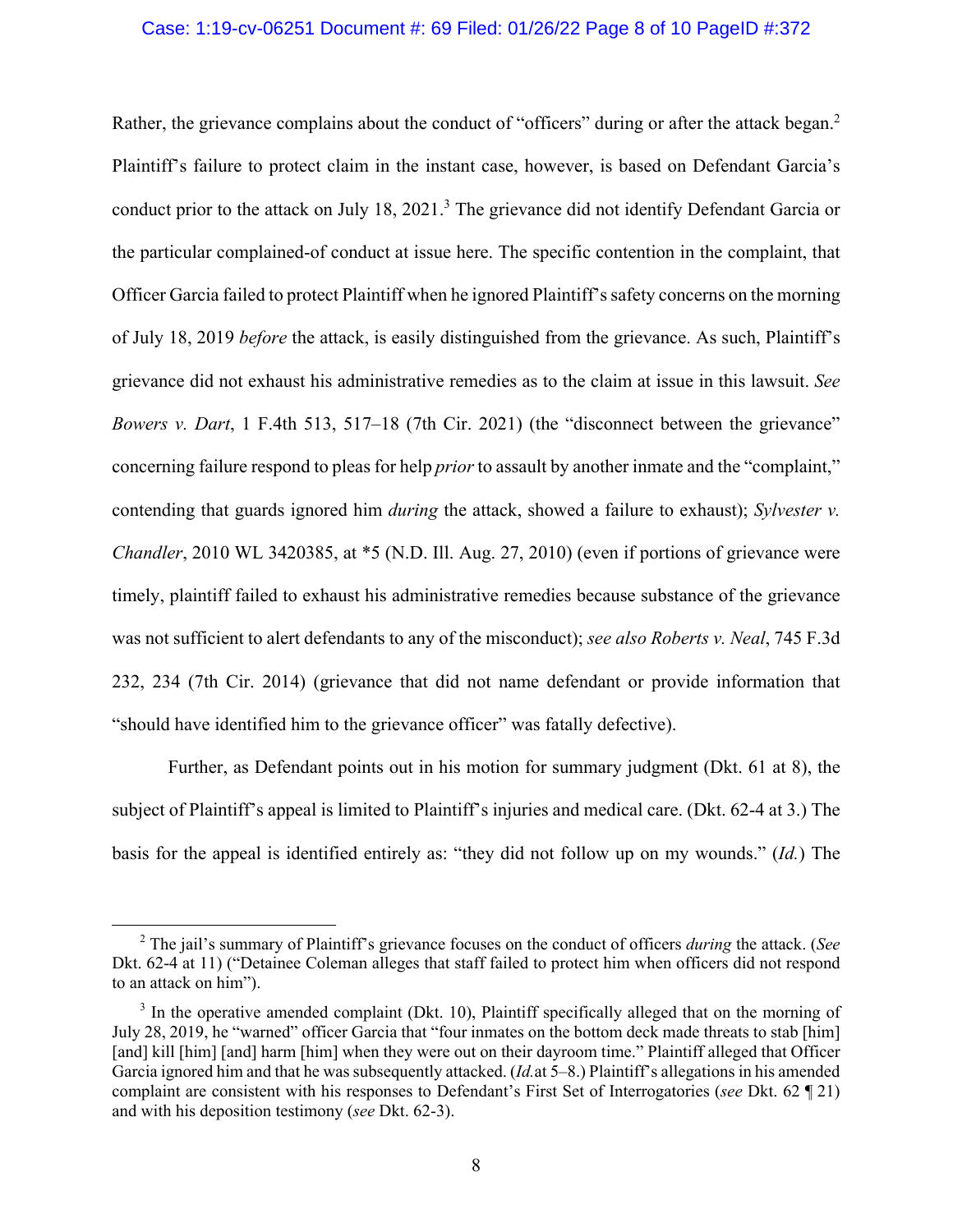# Case: 1:19-cv-06251 Document #: 69 Filed: 01/26/22 Page 9 of 10 PageID #:373

appeal, like the initiating grievance, does not mention Defendant, Defendant's conduct leading up the attack, or the attack itself. As such, Plaintiff's appeal (which relates to his injuries and medical care following the July 18, 2019 incident) is not sufficient to be considered an appeal of the alleged misconduct at issue in this lawsuit.

Based on the above, the Court finds that Plaintiff failed to exhaust his administrative remedies for his failure to protect claim against Defendant (concerning Defendant's conduct *prior*  to the attack). Plaintiff has no further recourse in federal court at this time. 42 U.S.C. § 1997e(a). The dismissal therefore constitutes a final appealable order. *See Maddox v. Love*, 655 F.3d 709, 716 (7th Cir. 2011) (order dismissing 42 U.S.C. § 1983 claim for failure to exhaust administrative remedies is appealable where there are no further remedies that plaintiff can pursue); *see also Fluker v. Cnty. of Kankakee*, 741 F.3d 787, 791 (7th Cir. 2013) ("dismissal under § 1997e(a) for failure to exhaust must be without prejudice . . . even if exhausting administrative remedies will prove to be impossible").

If Plaintiff wants to appeal, he must file a notice of appeal with this Court within thirty days of the entry of judgment. *See* Fed. R. App. P. 4(a)(1). If Plaintiff appeals, he will be liable for the \$505 appellate filing fee regardless of the appeal's outcome. *See Evans v. Ill. Dep't of Corr.*, 150 F.3d 810, 812 (7th Cir. 1998). If the appeal is found to be nonmeritorious, Plaintiff could be assessed a "strike" under 28 U.S.C.  $\S$  1915(g). If a prisoner accumulates three "strikes" because three federal cases or appeals have been dismissed as frivolous or malicious, or for failure to state a claim, the prisoner may not file suit in federal court without prepaying the filing fee unless he is in imminent danger of serious physical injury. *Id.* If Plaintiff seeks leave to proceed *in forma pauperis* on appeal, he must file a motion for leave to proceed *in forma pauperis* in this Court stating the issues he intends to present on appeal. *See* Fed. R. App. P. 24(a)(1).